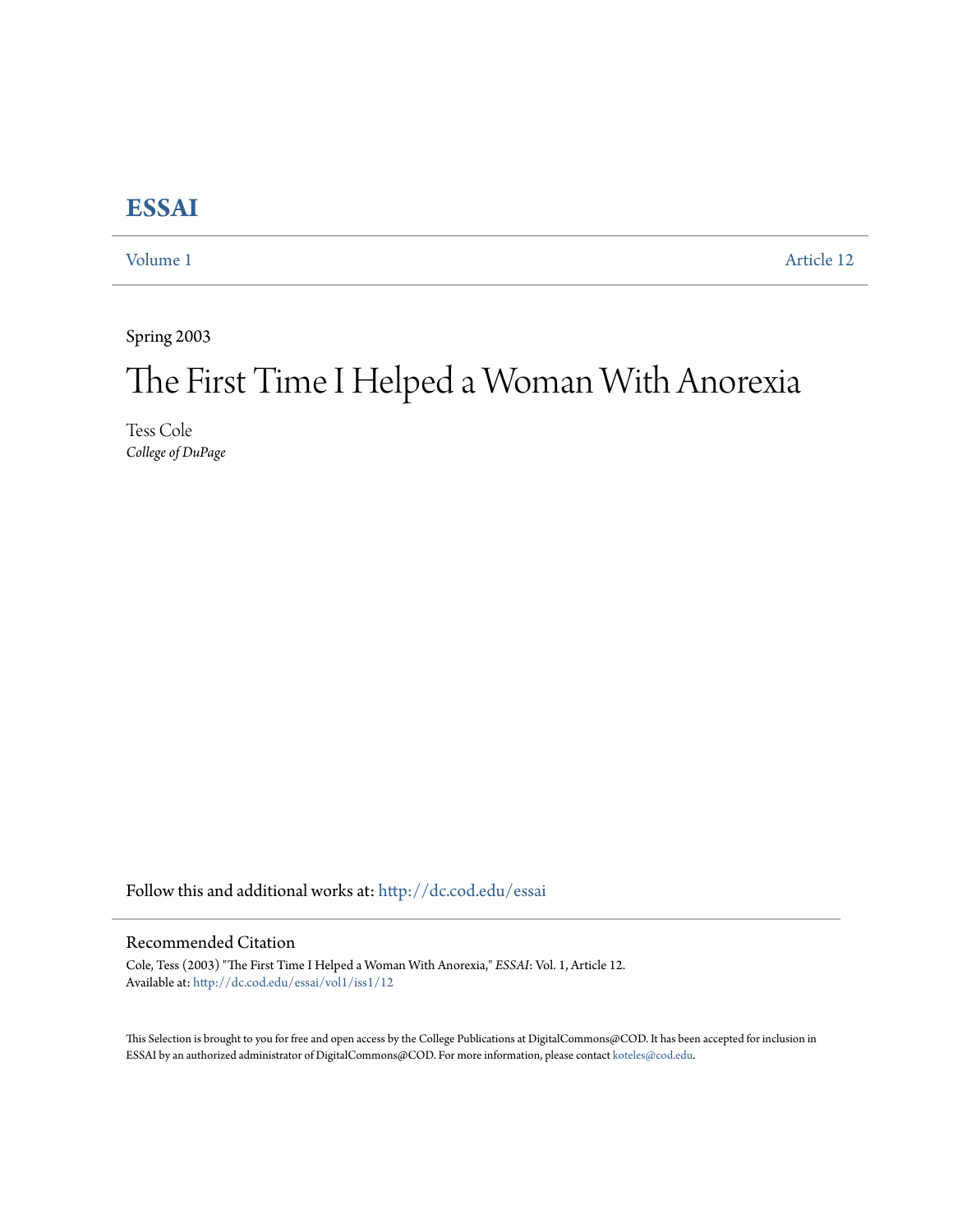#### The First Time I Helped a Woman With Anorexia

#### by Tess Cole

#### (English 102)

The Assignment: This assignment was a culmination of a quarter's worth of research, evaluation, and reflection. Its goal was not to report found information, but explain to readers how the author engaged with her learning process.

Then I saw her I felt a wave of nausea strike me. I looked aside, seemingly preoccupied, but inside my mind was racing so fast. Could I muster enough courage to say something? Was I speaking out of turn, if I approached her about her thin appearance? Would I cope if I knew When I saw her I felt a wave of nausea strike me. I looked aside, seemingly preoccupied, but inside my mind was racing so fast. Could I muster enough courage to say something? Was speaking out of turn, if I approached her awkwardly, I found myself telling her that I knew she wasn't eating. Poppink writes, "[t]he anorexic will not eat. There is no limit to her not eating"(1). I wondered, what would happen next? How would she get from where she was, in the place of adamant denial, to a treatment facility that was specialized to cater for the seriousness of this illness? And, what part could I play to help?

Just that month I had joined the Anorexia Nervosa and related disorders organization (ANAD), as a volunteer, and I had signed up to be available to support girls with this illness, and their families, in my area. Now here was my first opportunity. ANAD had generously mailed me some useful information, but in that moment, when I came face to face with her, I realized how unprepared I was. This was a life teetering near destruction. Suddenly, it was a priority for me to know what facilities and counseling services existed in my area, as a crisis of this kind is very stressful for the family. I thought that any way I could help may prove important to save this girl's life.

Her mother came to visit me that evening, and in a hushed voice indicated she wanted to go somewhere private to talk. Yes, I had met her daughter. Yes, I was a recovered Anorexic, and yes Eating Disorders is my course major for an Associate Degree. Did I think her daughter was very ill? What was it about? What could she do? How could she learn about it? In the back of my mind I felt the urgency to get busy and find some resources and information to help guide this mom to get professional care for her daughter. I also wanted to find some believable material to convince her of the seriousness of the situation.

I began to scour the internet sites, searching for treatment centers, and the rapists in DuPage County, and I followed up by contacting them and held phone interviews. I was given contacts by Professor McKinney, and discovered the resource of support groups. However, I was quite unprepared for what was about to happen inside of me.

An unhealed pocket of emotional pain triggered. This pain was on a subconscious level, and I believe it was more of the pain which was originally at the root of my past eating disordered behavior. Amy Medina, who has dedicated herself to bringing people to an understanding of Eating Disorders, repeatedly writes on her web site, that beneath the visible behavior and the issue with weight there is a person in deep emotional pain. Poppink writes, "She will starve herself to death in search of relief from her emotional pain." For me, "something deeper [was] going on inside" (Medina), which current stressors, brought to the outside. I began to experience severe daily levels of anxiety. The anxiety was covering my emotional pain, so I made a choice not to go down the path and relapse into eating disorder. In the past, in times of stress, I have experienced anxiety overcoming my world, and I believe it has its origins in my trying to suppress body memories of violence from my childhood. I also feared deeply that if I talked about it again I would be reprimanded by family, or invalidated by friends. I wondered what emotional pain this young girl was facing, and I was haunted by her gauntness. It was a vivid reminder of what I had done to myself. I was horrified.

I chose to seek out a therapist and do some work, so I didn't relapse by disconnecting from myself emotionally. I recognized the anxiety was a warning signal, but I didn't know what it was about.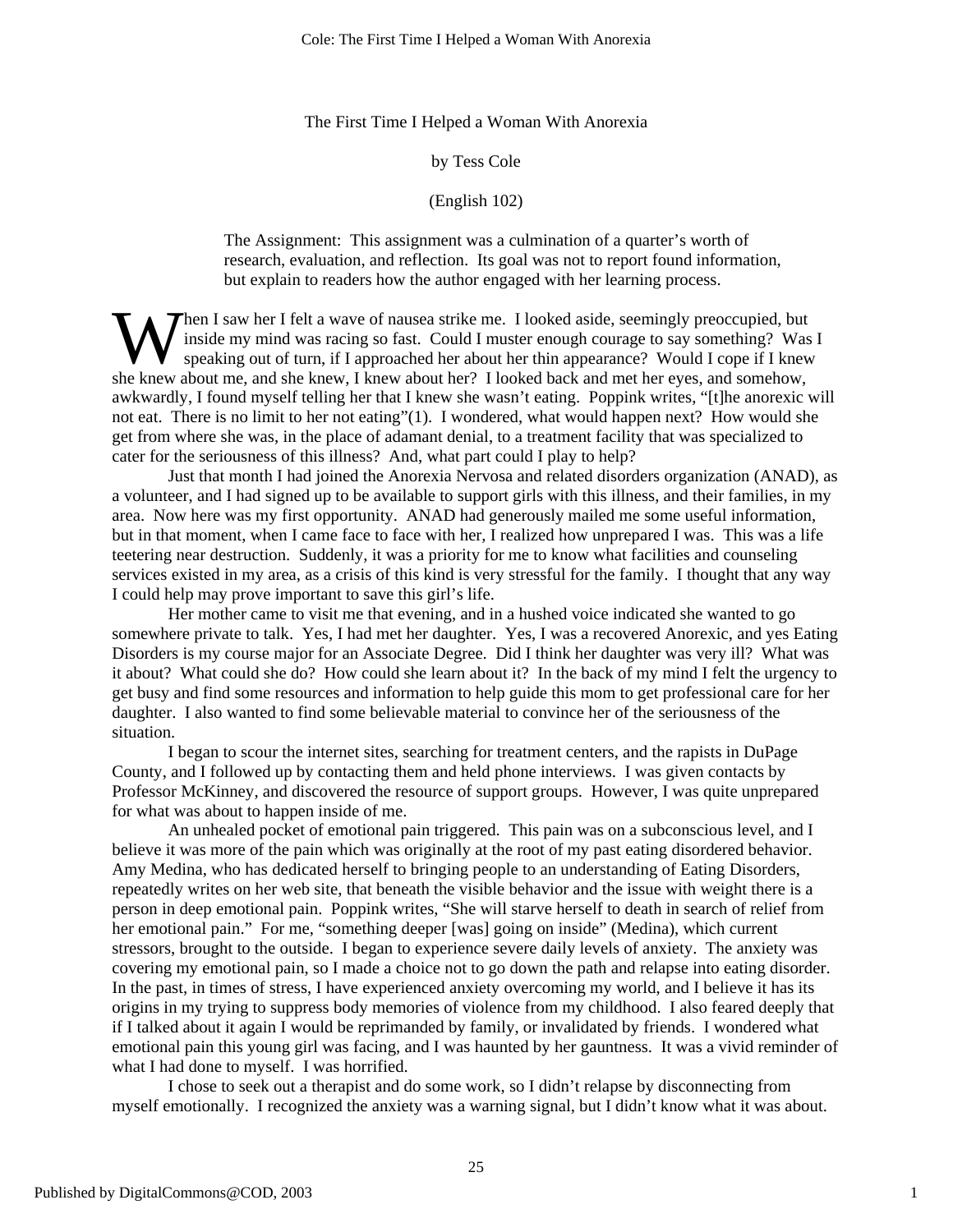Jennifer Campbell writing for ANAD states, "Anorexia and Bulimia are illnesses which disconnect an individual from his or her body"(5), and this prevents a person from processing what is really happening around their life. By finding a counselor I was able to be supported and work through my own issues while still being effective to help my neighbor. Professor Rosemary McKinney, while lecturing last quarter, spoke of how important it is for counselors to continue their own personal growth, be in counseling and have a supervisor themselves. In doing this I have experienced the wisdom of her words.

It was a couple of weeks before my neighbor visited me again and informed me that her daughter had gone to visit her doctor. During that visit, her doctor took blood tests, a pulse reading and blood pressure. She shared with me that the doctor wanted to talk about eating disorders, specifically Anorexia Nervosa. Through this set of circumstances I have come to agree with David Kaplan, et al. on the vital role played by the family doctor, to take the initial step in what becomes a chain of events. "Primary care physicians are in a unique position to detect the onset of eating disorders"(2) I was so relieved the day Nina came and told me her daughter had gone to her doctor, and yet somewhere inside me there was a nagging voice saying, "will he see the truth through her denials and bulky clothes?"

The doctor must have been alert, and "screening questions about eating patterns and satisfaction with body image" must have been asked "as part of routine medical care," because Nina informed me her daughter would have to return to the doctor to get the results of her blood tests (Kaplan et al. ). Kaplan states that following initial questions, it is "[r]ecommended that initial laboratory assessment be performed and that this includes complete blood count, electrolyte measurement, liver function tests, urinalysis and thyroid stimulating hormone test"(3). According to Kaplan, the pediatrician who is confident can also carry out the initial "psychosocial assessment"(4). This assessment "should include the degree of obsession with food and weight," a patient's social ability and functioning in their environment, and a "determination of other psychiatric diagnosis (such as depression, anxiety or obsessive compulsive disorder)"(Kaplan, et al 4). Within a day my friend's daughter was hospitalized. Her pulse rate had been 45 beats per minute, the doctor had been unable to find her blood pressure, and her weight had dropped by another marked amount.

"Historically hospitalization has been advocated both to allow the physician to control the situation and to separate the patient from her parents"(Kaplan et al. 19). On dear Nina's face I saw a look of temporary relief, when she told me that her daughter was in a safe place, and that our guesses about her problem had been accurate. However, before therapy can begin, the anorexic sufferer must first be fed to attain a better status nutritionally, and have an adequate weight gain(Kaplan, et al 5), because "correction of malnutrition is required for the mental health aspects of care to be effective"(Kaplan, et al 5). In the case of my friend's daughter, she was hospitalized, and since she was willing to eat, her pediatrician was not required to "provide nutrition via a nasogastric tube or…intravenously…"(Kaplan, et al 6). After five days of observation, stabilization, recorded meals, and some gains in vital statistics, my young friend was released from the Public Hospital, and was cared for by her parents. Nina's pain was visible when she came by to discuss the professional care options for her daughter's next step in recovery.

In our immediate area, I discovered that there were three hospitals providing partial day care programs, and numerous private counselors who linked up with nutrition and psychiatric specialists to care for these patients. A Partial Day Care Program is the recommended avenue of treatment for a patient on release from hospital. It would be up to this family to choose between care facilities, and factors such as insurance coverage and proximity would turn out to most effect the choice. I spoke with Ann Marie Belmonte, a Doctoral Intern in Clinical Psychology, about the treatment provided at Alexian Brothers Hospital. This hospital runs a partial day program from  $8 \text{ am} - 3 \text{ pm}$ . Patients entering the program can expect a 20 day stay, and the cost is between \$400-\$500 per day. Amy, a spokesperson for Meier, an Outpatient, Day program and Intensive Outpatient Facility in Wheaton, told me about what they offer. Their day program runs from  $8 \text{ am} - 4:30 \text{ pm}$ . Each day starts with Christian devotions. Following this individuals meet with their own therapist, and nutritionalist, along with also taking part in an educational component. Most patients stay for three weeks at a cost of \$9,900, however, with this hospital, insurance payout was only \$50 per day, making this an unreachable option for my neighbor. This was her preferred day hospital for her daughter, but since her daughter's insurance covered for eighty percent, at the Linden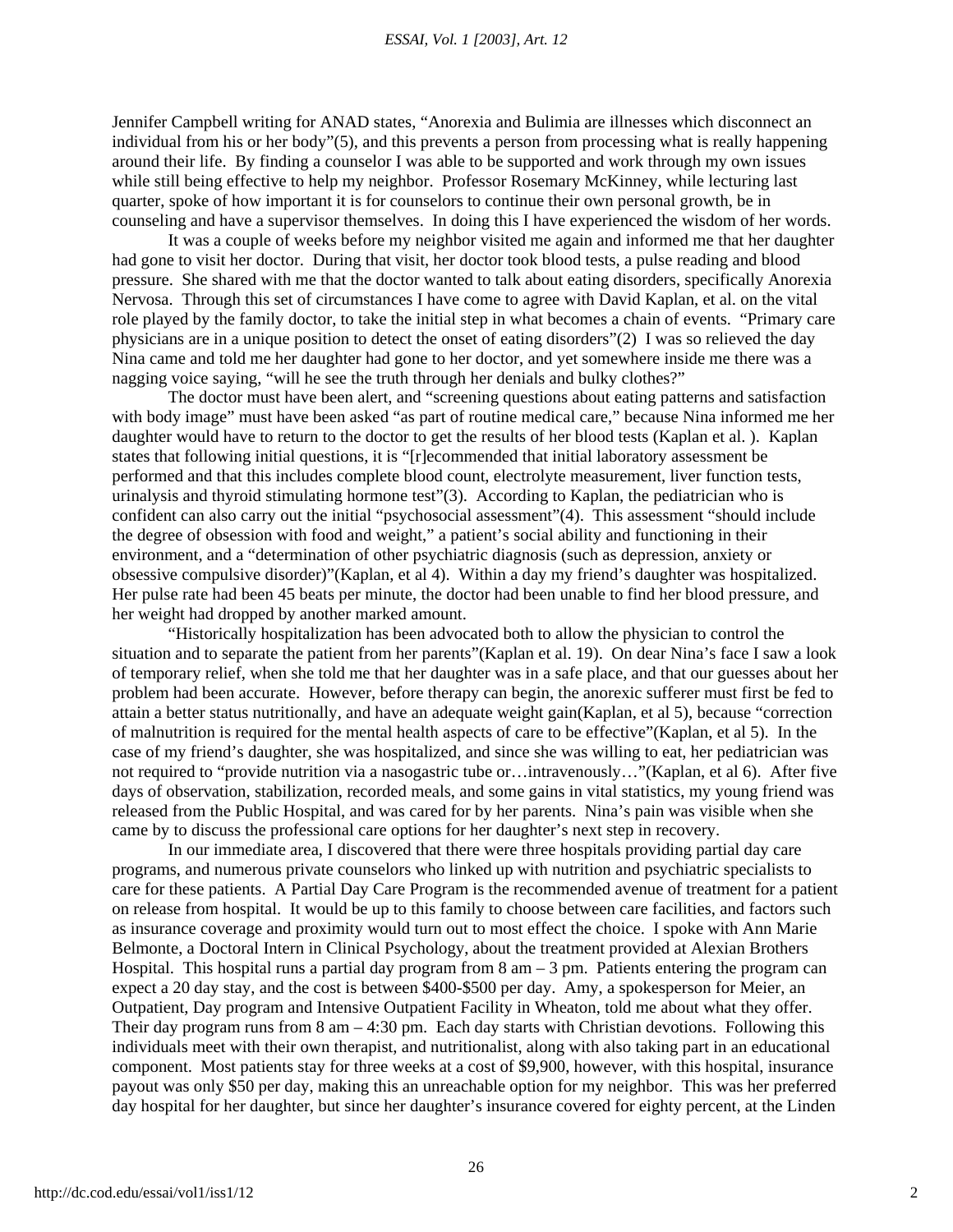Oak's Day program, she went there.

After completing a day program a girl is encouraged to join a support group. I was able to give my neighbor information about the group which is run right here on College of DuPage campus. According to Cheryl Cleveland who, along with Maggie Paris, host the ANAD Support Group for Eating Disorder sufferers at College of DuPage, a therapy group is a weekly place where people at any level of recovery come to learn and be encouraged. It is a "safe place" where girls or guys "want to come," and a place to, "not feel alone." They stipulate that if girls are "not wanting to recover," they are "refused entry"(Cleveland).

A group session lasts for one a half hours, and it is a closed meeting except for six times a year when family members may visit. It is a free service for sufferers run by volunteers. The midweek evening meeting takes the form of discussion, and it is intended to educate, but may also address "myths and facts" or challenge eating disorder thought patterns as the leaders' probe. Questions such as "What's really happening to the food?"(Cleveland), or "What are the consequences of laxative use"(Cleveland), may lead to a relevant discussion.

Typically a sufferer attends the group for an average of one year, and by then they have acquired enough "skills" and they are "ready to move on"(Cleveland). Cassell and Gleaves write affirming the power of these groups. In their view, "[g]roup therapy can be useful to motivated anorexics allowing them to feel less alone with their symptoms, get feedback from peers, and build social skills'(19).

My friend's crisis was resolving and her daughter was in care, but as yet, I was not over my distress. From my place of discomfort I was about to make a very important personal discovery, and a personal decision. My anxiety levels were reaching what I consider to be dangerous levels. Something was not right in me. Anxiety is a sign from the body telling you to get ready for something that may or may not happen. Eating Disordered persons have an exaggerated response to this natural signal, for them it spells disaster is near, and they conclude it will be too much for them to bear emotionally(Cassell and Gleaves, 25). For the anorexic, "What the patient dreads is facing herself at a normal weight"(Cassell and Gleaves 19), and what I had begun to fear was of being accused of still having an eating disorder, and told to gain weight. These ideas of mine, in the typical nature of thoughts that can result in psychological problems, were unrealistic. Recognizing that I suddenly felt much better.

During stressful times in my past, I have been prone to relapse into restrictive habits, rather than address the underlying problem. I can really understand why some patients, when they are initially engaged in therapy, find it so difficult that they retreat and flee(Cassell and Gleaves 20). Cassell and Gleaves encourage me to "heed" rather than "react" to the anxiety. Heeding this bout of anxiety has meant learning a new way of behaving in the midst of an anxiety attack, and making some lifestyle changes in my world to care for myself. Poppink supports this concept of the importance of the anorexic learning personal care and writes, "…someday that trustworthy, respectful, steadfast and competent caretaker she needs so badly can be herself"(4). By persevering, I have experienced a reduction in the fear I had during an attack, a new inner surety that I can make it through these symptoms, along with objective evidence that the anxiety will stop. "If you can 'ride out' the bodily symptoms of panic without fighting them, or telling yourself how horrible they are, they will tend to subside within a short period of time"(Bourne 31).

To achieve this, I talked with my Behavior Modification lecturer, and since he required a self change project for his class, I decided to learn a deep progressive relaxation. I began to practice it daily, teaching myself to relax by tensing and relaxing each set of body muscles, beginning at the feet and working up. I followed this by doing pushups and then some deep abdomen breathing. The routine is fifteen minutes long and by doing all these exercises at the initial cue of stress, I was able to trip my body into the relaxation response. This counteracted the fight or flight reaction, (a description of panic attributed to Walter Cannon), which was a result of adrenalin arousal, and lowered my pulse rate from the racing elevation. Soon after I did the relaxation, I felt feelings of ease and warmth

I found that what I had stumbled on, in my desperation to remain in good enough health to complete college this quarter, was similar to the basis of a technique in Cassell and Gleaves work. They write that the process of "biofeedback" is "a technique that seeks to control certain emotional states such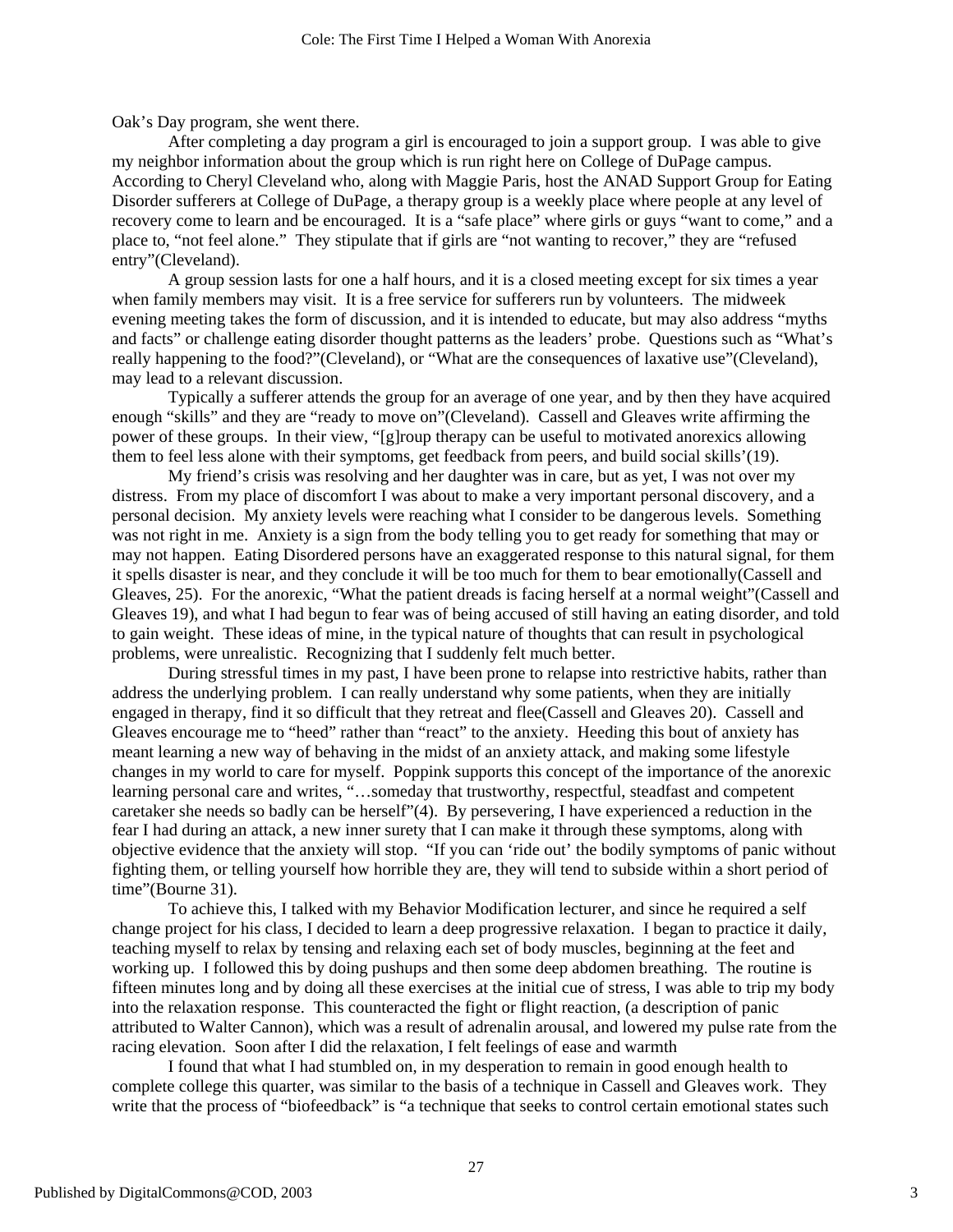as anxiety and depression by modifying…involuntary body functions such as blood pressure and heart beat." In this same paragraph they wrote,"[t]his technique has been experimented with in the treatment of anorexia nervosa, but is not yet widely used"(37). For myself learning and mastering a technique of deep body relaxation has helped me learn to listen to my body and to my inner voice, and it's been glorious to be able to induce relaxation. Cassell and Gleaves support "[t]he teaching of relaxation techniques to counteract the typically high activity level of anorexics, who tend to deny fatigue and are unable to relax"(37). I want to add that even as a recovered anorexic I have a tendency to not know the meaning of enough. Poppink writes, "[s]he knows nothing of the experience of enough. She couldn't say, 'enough,' to an invader of her boundaries, and she can't say it to herself. The concept of enough has no meaning to her."

Once I was more relaxed, I began to get in touch with some underlying thought patterns which were the cause of my internal alarm going off, and I experienced a catharsis of emotion. Gina Taffi, a licensed clinical psychologist who specializes in extreme anxiety, writes to a reader of the importance of "address[ing] the underlying cognitions (i.e. "threat thoughts") that perpetuate the 'arousal/alarm response.'" This is exactly the same type of deep personal work an anorexic must engage in to recover, and the private nature of the work is the very reason why choosing the right therapist is so vitally important. Unless the patient feels she can trust the therapist with all the pieces of her personal puzzle, and is in a totally empathic and caring environment, recovery is unlikely to happen. Janice writes, "It's important that you can be honest with the person caring for you so they can help you to the best of their ability."

The main type of therapy used for the treatment of eating disorders is CBT. This stands for Cognitive Behavior Therapy (Santucci 3). Patricia Santucci writes that this therapy "has been used successfully"(3). "(T)he cognitive model...states that our thoughts and feelings drive behavior." Anorexics experience "problematic thoughts," "fear foods" (Santucci 3), and "distorted and rigid thinking"(Cassell and Gleaves 19) which all fuel their dieting behavior.

I know very well the long, hard haul that my friend's daughter has in front of her to erase her distorted food and body image messages, and to replace them with more appropriate ones. Progress is slow, and it took me years to overcome the mind set that eating every day would make me fat. The people I interviewed were reluctant to put a time frame around recovery. Dianne Budeck says, it is "slow progress." Some say the girls are significantly better in "eight to nine months," while for others it "may take as long as six to seven years" to recover. For me, 23 years have past since my crisis, and even after eight years of therapy and many other occasions of Christian ministry, I have still had issues resurface this quarter, as I have broken my silence and allowed my story to help Nina and Sandra. I believe this is evidence of the depth of the emotional wounds that my Anorexia covered, and shows that, for me, reaching out to someone, in Christian love, has been a part of my own unblocking, by allowing some deeper healing to take place in me.

My thoughts return to Nina. I realize that three weeks have gone by and I haven't heard from her, nor has she come to tell me about how her daughter is doing. I haven't even seen her in our street. Is no news, good news? Do I go to see her and inquire? Or shall I wait for her to contact me? I decide wait for her time to visit me, and in the meantime I pray for them, hope and trust in the abilities of the professionals around her daughter's life. I recall to mind the title of an article by Marlen Garcia. She writes about a brilliant young athlete, "She's back on the right path, Victoria Jackson had an Eating Disorder. Fortunately, she sought help before her illness could become fatal." I have a hunch that my friend Nina got her daughter to the appropriate help before it was too late, and I believe her daughter Sandra will recover too.